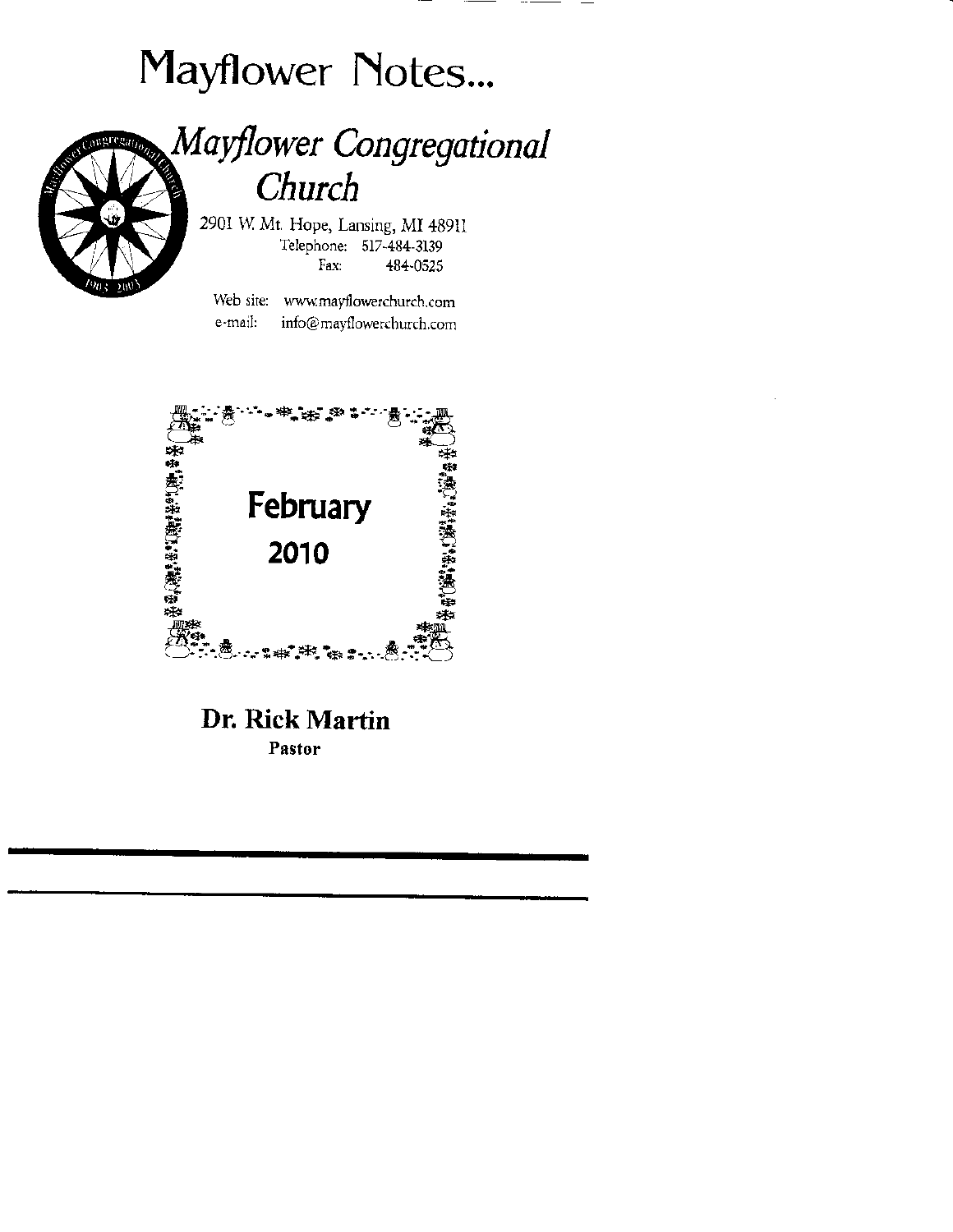#### Men's Fat Tuesday Pancake Dinner

The Mayflower men are once again coming together to do the Men's Fat Tuesday Pancake Dinner on February 16th. Dinner will be served from 5:30 to 6:30 including pancakes, sausage and applesauce plus a beverage. The cost of the meal is \$4 for adults and \$2.50 for children. All proceeds will be going towards Missions this year.

Bill McHarris will be providing the entertainment during the meal.



## Corned Beef, Cabbage and Music

The ever-popular corned beef and cabbage dinner returns again this year on the weekend after St. Patrick's Day. The meal will be prepared once again by Dave McClelland. so we know it will be delicious! As an added attraction, the "Gracewood Singers" with our own Warren Emrick, Kim Finison and Jerry Fuller, will provide entertainment affer dinner.

Due to the cost of the ingredients, tickets must be purchased in advance; watch for announced sale times. The cost will be \$8; the meal will be served fiom 5 to 6 pm with music to follow.

So, gather family and friends, find a shamrock, wear a bit o' the greenand join the festivities.

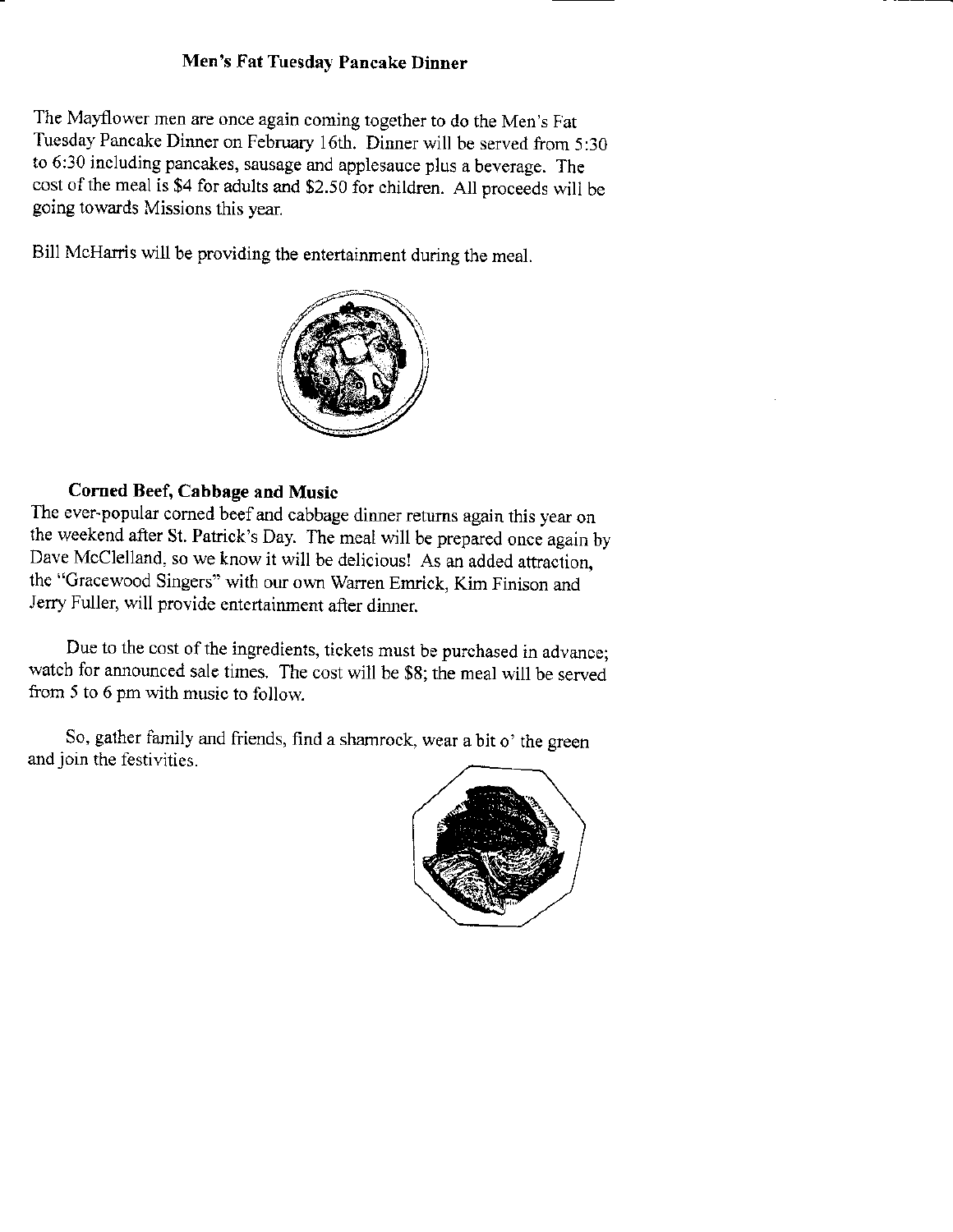### Lessons Learned

Author unknown

One day, the father of a very wealthy family took his son on a trip to the country with the express purposed of showing him how poor people live.

They spent a couple of days and nights on the farm of what would be considered a very poor family.

On their return from their trip, the father asked his son, "How was the trip?"

"It was great, Dad."

"Did you see how poor people live?" asked the father.

"Oh yeah," said the son.

"So, tell me what you learned from the trip" asked the father.

The son answered: "I saw that we have one dog and they had four. We have a pool that reaches to the middle of our garden and they have a creek that has no end. We have imported lantems in our garden and they have the stars at night. Our patio reaches to the fron yard and they have the whole horizon."

"We have a small piece of land to live on and they have fields that go beyond our sight."

"We have servants who serve us, but they serve others. We buy our food, they grow theirs."

"We have walls around our propertv to protect us, they have friends to protect them."



The boy's father was speechless.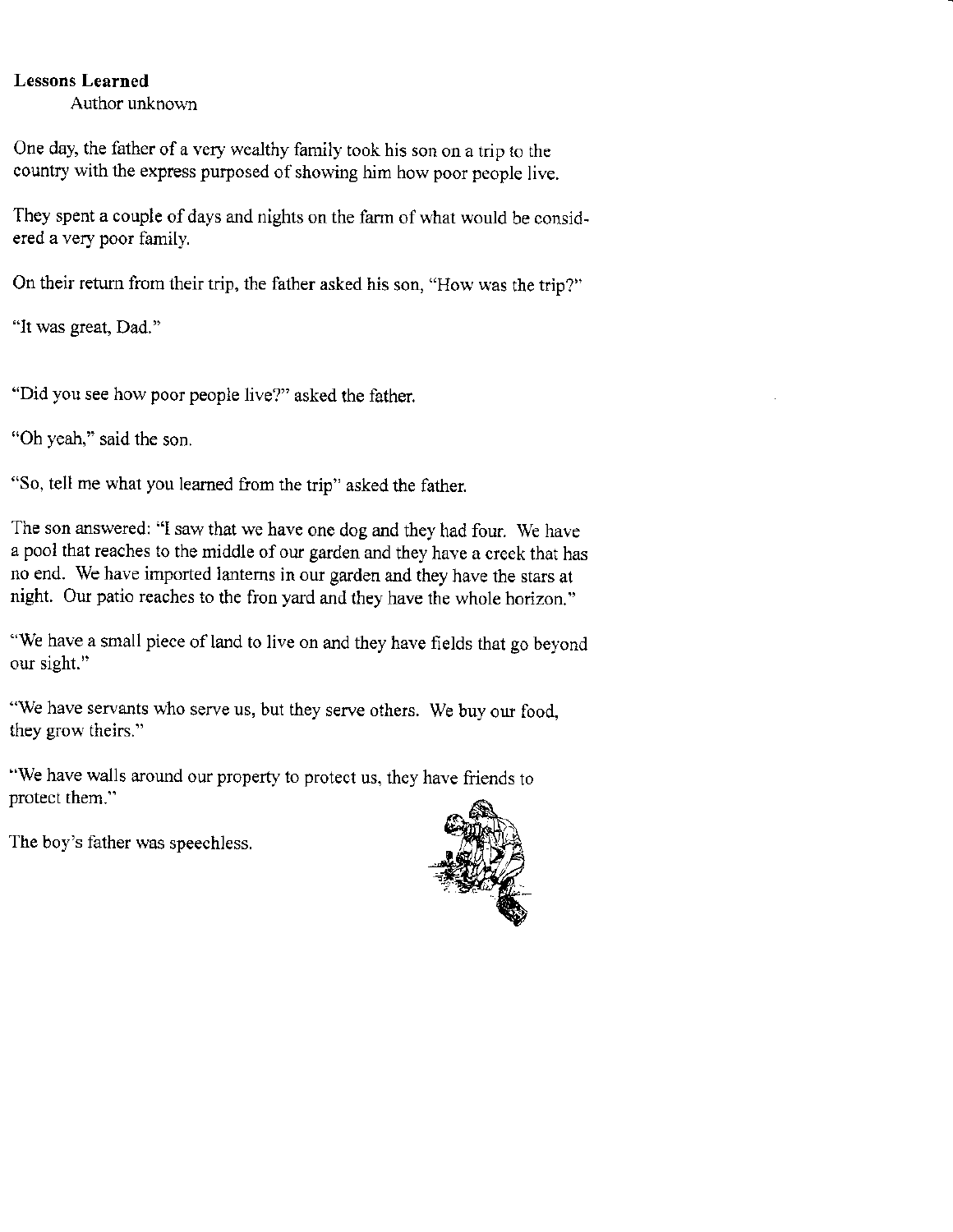## From the Pastor's Desk By Pastor Rick Martin

# **HOPE**

February in Michigan: cold, snowy, poor driving conditions, high heating bills, heavy coats and scarves and gloves, slippery walks and driveways, and HOPE. Yes, that's correct, HOPE. In February we begin to notice the days getting longer, more sunshine days, and a hint every now and then that Spring is just a few weeks away. Six weeks until golf  $-$  yeah! Hope is a wonderful thing.

Sometimes our Christian life is like a bad February in Michigan  $-$  a struggle just to get through each day. It seems like it has been forever since the good days of summer were here; and there is no light at the end of the tunnel. At times like these, human hope (that spring is just weeks away) isn't enough. Therefore, God gives us "strong encouragement" and a hope "as an anchor of the soul" to help us.

# Hebrews 6:17-19

God, desiring even more to show to the heirs of the promise the unchangeableness of His purpose, interposed with an oath, so that by two unchangeable things in which it is impossible for God to lie, we who have taken refuge would have strong encouragement to take hold of the hope set before us. This hope we have as an anchor of the soul, a hope both sure and steadfast...

# Ps 121:1,2

I will lift up my eyes to the mountains; from where shall my help come? My help comes from the LORD, Who made heaven and earth.

It is true that God's Hope doesn't inadvertently fall on us during our dark days. However, as we turn our attention from what is dragging us down and refocus on the Lord Jesus, His Hope will invade our darkness; being  $an$ anchor to our soul. His Hope will give us *strong encouragement*. His Hope will be sure and steadfast in us. His Hope will not disappoint us. His Hope will enable us to walk through the dark February days of our life with  $joy$ and peace, knowing that God's days of spring are right around the corner.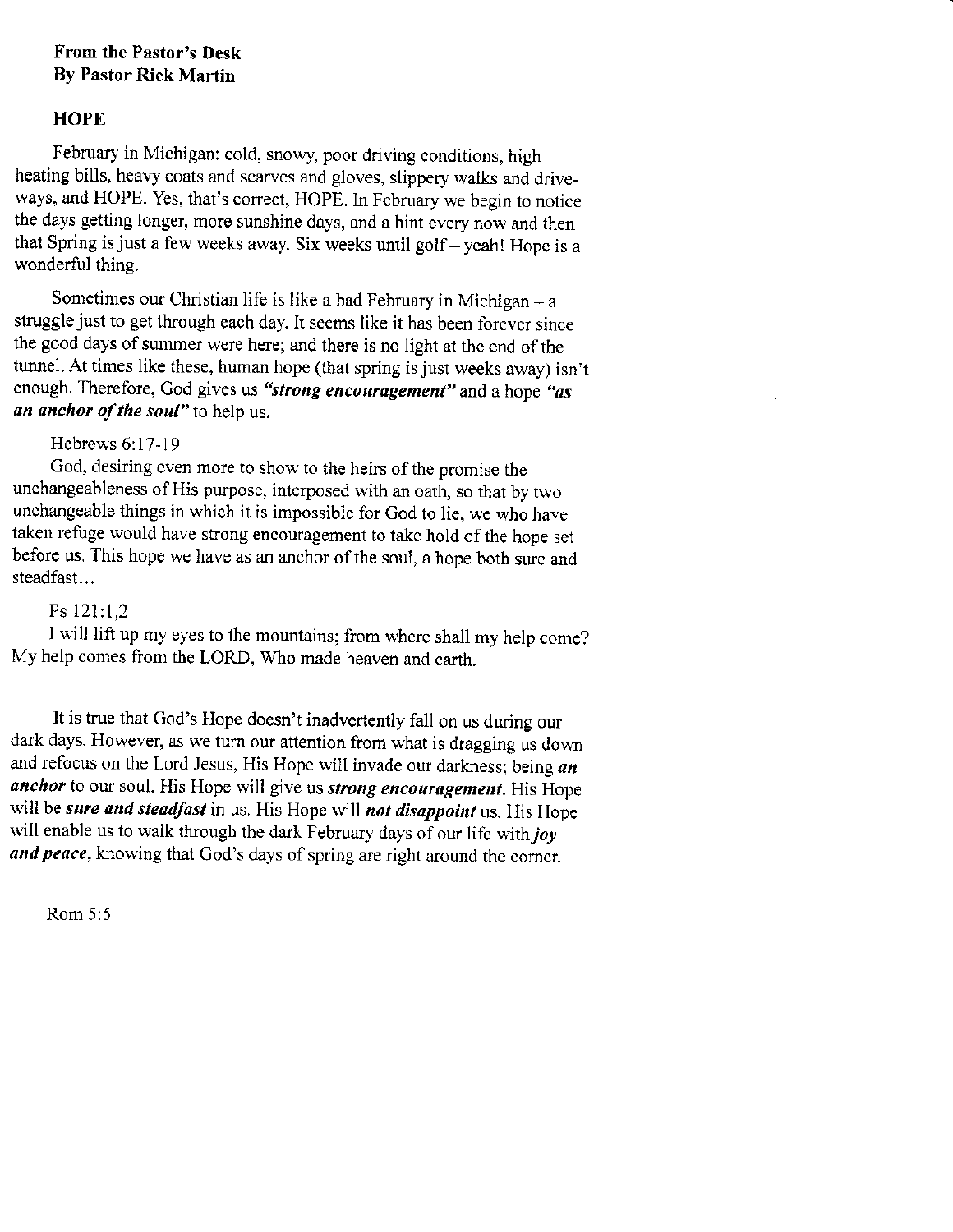### (Pastor Rick's message cont.)

Hope does not disappoint, because the love of God has been poured out within our hearts through the Holy Spirit who was given to us.

Rom l5:13

Now may the God of hope fill you with all joy and peace in believing. so that you will abound in hope by the power of the Holy Spirit.



February already? This time of year is always the dreariest - the holiday glow is gone and spring seems so far away!

Fortunateiy, we have lots going in Sunday School to keep us busy.On the last Sunday in January, we had the privilege of having a guest speaker from Advent House explain to the children what a wonderful program they provide. The kids have enjoyed participating in the program for the last few months - in fact, they want to do it all themselvesl

Our music and class lessons continue on, and plans are coming together for a Confirmation class for our oldest children. Confirmation is an important ritual in the Congregational Church, and I am eagerly anticipating teaching and learning with my class.We always welcome new chiidren, and there's always something going on. If anyone has an interest in sharing a talent or skill with our children, please contact me, We'll beat those winter blahs together!



Liz Canfield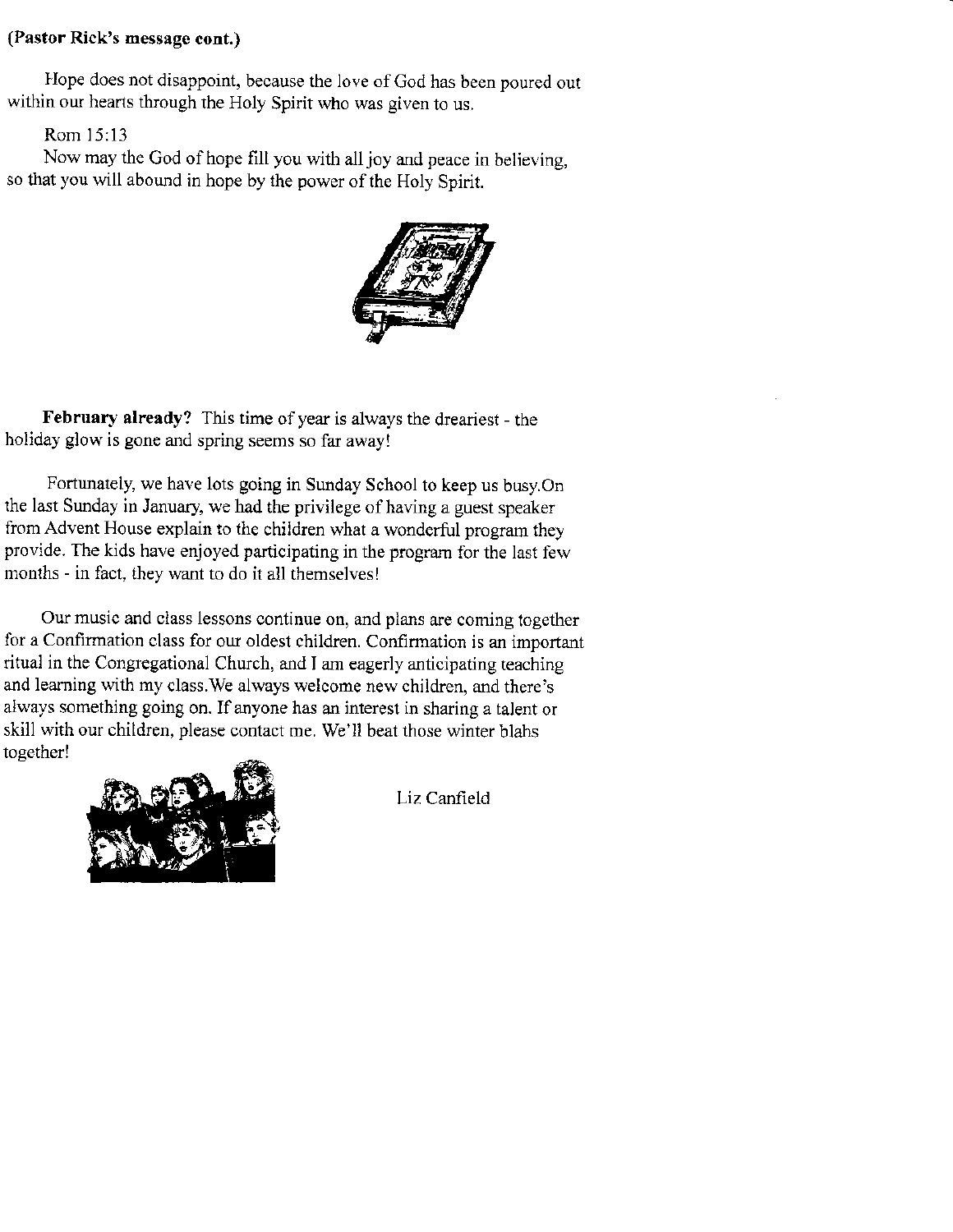#### Stewardship Minute Message

#### Achieving Creatness

People don't change much, do they? The same sin that brought about the Fall of Adam and Eve into sin is still the one that seems to plague us the most today: pride. Pride was what brought the mother of James and John to Jesus requesting that her two sons could sit at Jesus' right and left in His kingdom. When the other disciples heard about this request, the Gospel writer Matthew describes them as "indignant." You can imagine how uncomfortable the situation was, but Jesus turned it into an avenue to explain what His agenda was and still is. "Whoever wants to become great among you must be your servant, and whoever wants to be first must be your slave." Then He added, "Just as the Son of Man did not come to be served, but to serve, and to give His life as a ransom for many" (Matthew 20:26-27).

How many of us joined this church to serve? How many of us joined a church based on what it had to offer us? How many of us are following Jesus' example of serving wherever we find opportunity?

Jesus didn't hide out in some cozy little place for the three years of His ministry. He was out and about, touching people, healiog people, and teaching them. He taught with His words and with His actions. He said He "came to seek and to save what was lost" (Luke 19:10). We were those lost ones, dead in our sin, when Christ died for us (Romans 5:8).

Those who are lost don't know where to look for Him. He's commanded us to tell the Gospel message and to teach and baptize - to lead the lost to Him. Yet we've heard long-standing church members say, "I wasn't in church for three weeks, and no one called me!" While it's true that we should be encouraging one another and be sensitive to their needs and circumstances, doesn't it seem strange that we need to be invited to our own church? We should be the ones extending the invitations to others!

Neither should we be waiting for a call to come to ask us to serve in some way where the need is evident. The bulletin or newsletter has articles describing areas of service and the need for volunteers. Do you initiate the call and ask, "Could I be the one to fill that need?"Greatness. Maybe we all desire to have it. Certainly we desire to be noticed and appreciated. But those feelings were absent fiom Jesus' life of service. When He was jeered as He hung on the cross, He didn't say, "Forget about this! If they don't appreciate what I'm doing, I'm not going through with it!" No, He hung there and died because He "came to seek and to save what was lost." True greatness is achieved through serving others.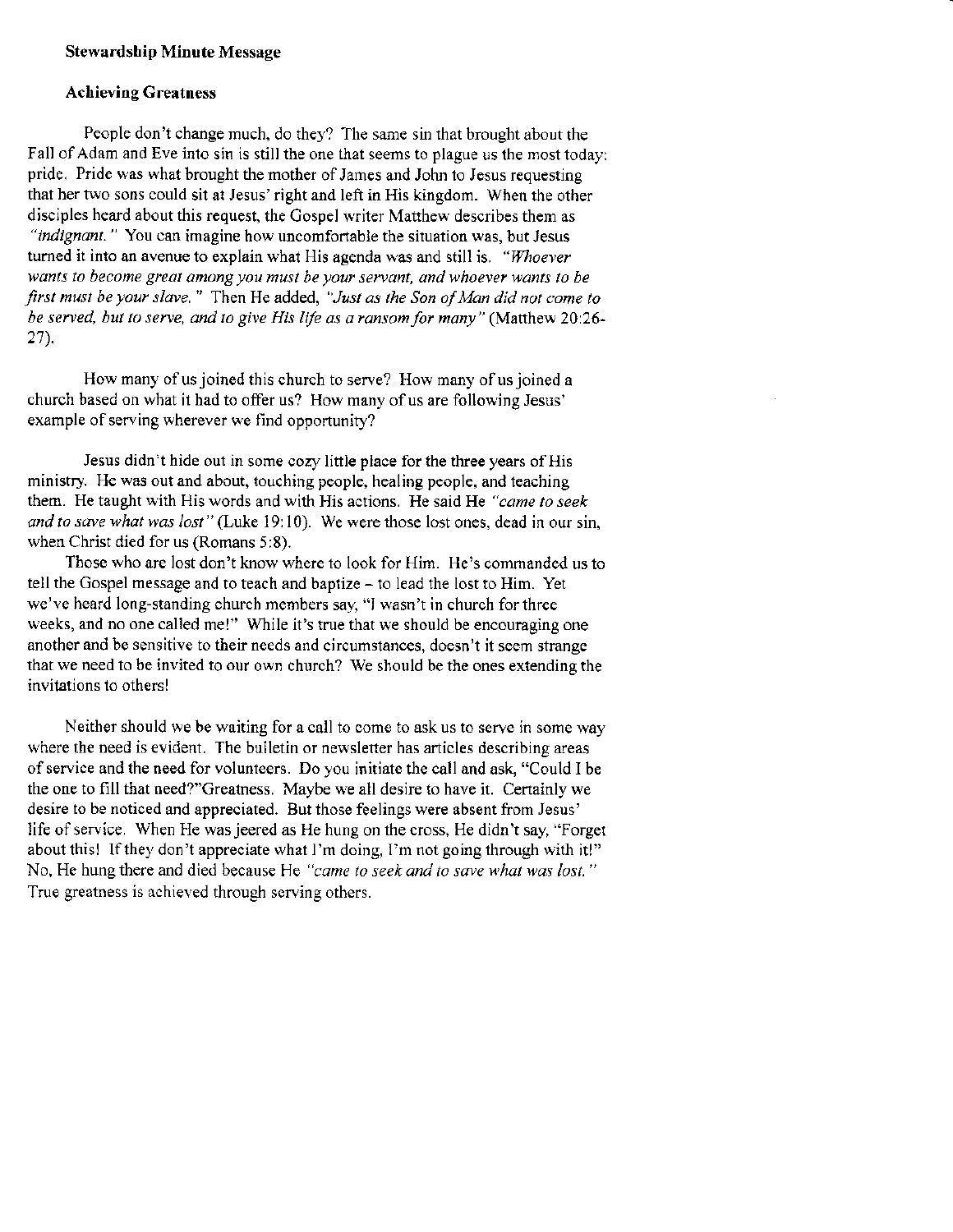### Music Ministry

February will have a special emphasis on missions; we will focus on global issues and needs, and on our place in the world. We will feature songs and hymns from many cultures, and songs that emphasize our connection to the greater world around us. The adult and children's choirs will combine on an anthem, "Prayer of the Children" on February 7.

Beginning Bells has retumed at 5:00 pm on Fridays. We welcome new ringers; we will teach you what you need to know. We have two new ringers at this point and they are doing very well in learning this new skill!

Lent will begin February 17. The Adult choir has a beautiful new setting of Agnus Dei (Lamb of God), which uses thoughtful, modern harmony and concludes with a low, gentle ending. Another piece, City Called Heaven, has a slow, gospel swing and uses the text "I'm trying to make it, make Heaven my Home."

The children's choir is meeting after church each week; they are learning pieces for Easter and other occasions.

The Mayflower Ringers will play for service at the Grandhaven Manor Alzheimer wing on January 31 at 3:00 pm. We have a new ringer which gives us eight ringers; it is a great start to the new year!



# A Thank You Note from the Adams Family

To all at Mayflower, you have no idea what this meant to us. Thank you so much for the help. I don't know where to start or stop. This was quite a gift after coming home just the day before from 8 days in the hospital. Thank you so much!

Roger and Jeffrey Adams